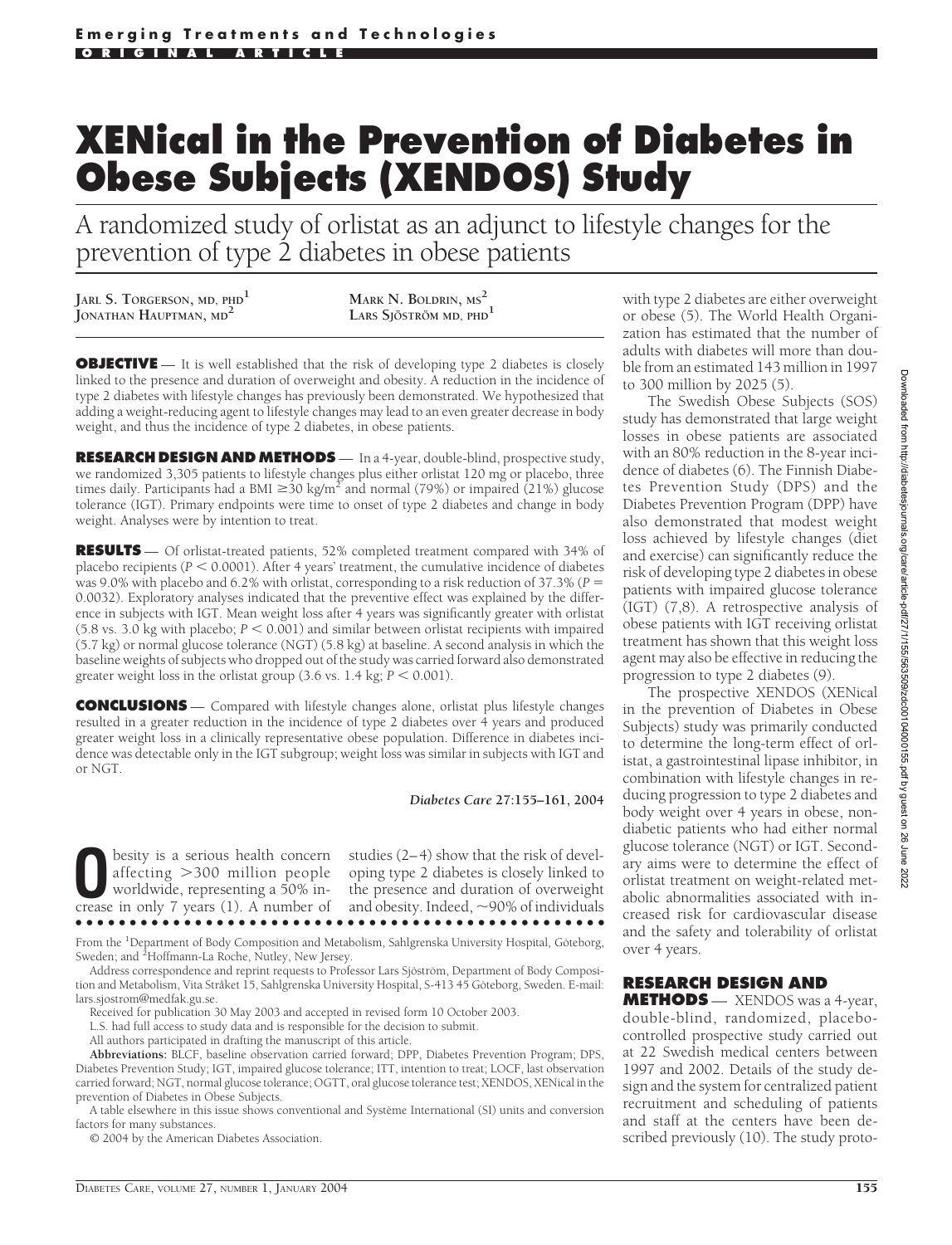col was approved by all relevant ethics review committees in Sweden and was conducted in accordance with the Declaration of Helsinki. All study subjects gave written informed consent.

# Participants

Eligible patients were 30–60 years of age, with a BMI  $\geq$  30 kg/m<sup>2</sup>. Patients were required to have nondiabetic glucose tolerance as assessed by a 75-g oral glucose tolerance test (OGTT) performed at baseline using venous whole blood and the 1994 World Health Organization criteria  $(2-h)$  whole blood glucose  $\leq 10.0$  mmol/l and fasting whole blood glucose  $\leq 6.7$ mmol/l) (11). Patients with IGT were also eligible for inclusion, and the criteria for IGT were fasting whole blood glucose  $<$  6.7 mmol/l and 2-h whole blood glucose  $6.7-10.0$  mmol $/1(11)$ . (These criteria for IGT correspond to fasting venous plasma glucose  $\leq 7.8$  mmol/l and 2-h plasma glucose 7.8–11.1 mmol/l [11].)

Exclusion criteria included diabetes and ongoing and active cardiovascular and gastrointestinal disease and are described in detail elsewhere (10).

After screening, eligible patients were randomized according to sex and OGTT results to receive either placebo or orlistat in a one-to-one ratio, using a centralized randomization procedure and schedule. Blinding was ensured by use of matching placebo and orlistat capsules. The investigators received sealed envelopes for each patient that contained the identity of the study medication.

# Treatment regimen

During the entire study period, all patients were prescribed a reduced-calorie diet  $(\sim 800 \text{ kcal/day}$  deficit) containing 30% of calories from fat and not more than 300 mg of cholesterol per day. The prescribed energy intake was readjusted every 6 months to account for any weight lost during the preceding months. Participants received dietary counseling every 2 weeks for the first 6 months and monthly thereafter. Patients were also encouraged to walk at least 1 extra kilometer a day in addition to their usual physical activity. All patients kept physical activity diaries.

Patients were randomized to orlistat 120 mg or placebo t.i.d. with breakfast, lunch, and dinner. Compliance was determined by counting the number of capsules returned by the patients at clinic visits and comparing the estimated percentage used against that dispensed.

## **Assessments**

A 75-g OGTT was performed at baseline and then at every 6 months. Diagnosis of type 2 diabetes was based on a single 2-h whole blood glucose measure  $\geq 10$ mmol/l. After the first 6 months of the study, by a protocol amendment, patients with a diabetic OGTT underwent a repeat OGTT within 4 weeks. A repeat positive test was based on a 2-h whole blood glu- $\cos\epsilon \ge 10$  mmol/l, a whole blood fasting glucose  $\geq 6.7$  mmol/l, or two consecutive fasting whole blood glucose measurements  $\geq 6.7$  mmol/l. Patients diagnosed with type 2 diabetes remained in the study and had fasting whole blood glucose levels measured at 6-month intervals.

Body weight was recorded at every study visit (every 3 months). Waist circumference was assessed at baseline, months 3 and 6, and every 6 months thereafter. Waist circumference was measured halfway between the lower rib margin and the iliac crest in the recumbent position after a normal expiration.

Standard clinical laboratory parameters, as well as plasma levels of the fatsoluble vitamins (vitamin A [retinol], 1,25-hydroxyvitamin D, 25-hydroxyvitamin D, vitamin E  $[\alpha$ -tocopherol], and vitamin  $K_1$ ), were assessed every 6 months. Fasting blood samples were obtained before taking study medication and were analyzed by a central laboratory (Nova Medical Medi-Lab, Copenhagen, Denmark). Energy intake was estimated with a validated self-administered food questionnaire (12).

## Outcome measures

The primary outcome measures were time to onset of type 2 diabetes and change in body weight after 4 years' treatment. Exploratory subgroup analyses of these variables were also conducted for patients with IGT or NGT at baseline.

Secondary efficacy variables included change from baseline in anthropometric measurements, metabolic profile, and (in baseline NGT subjects) time to onset of IGT.

# Statistical analysis

Based on a literature survey and previous experience, the hazard ratio for the onset of type 2 diabetes was assumed to be twoto-one for placebo-to-orlistat. Therefore, a two-sided log-rank test would require a

minimum of  $\sim$ 95 primary cases of type 2 diabetes in both study groups combined to have 90% power of detecting a significant outcome at  $\alpha = 0.05$ . With this event-based design, 3,305 patients were randomized and followed until sufficient events occurred. As a consequence of the design, study power would be unaffected by dropout rate.

The intent-to-treat (ITT) population, used for the primary end point of time to onset of type 2 diabetes, consisted of all randomized patients who received at least one dose of study drug and had at least one follow-up efficacy assessment. Based on the ITT population, cumulative incidence rates of type 2 diabetes were calculated using a Kaplan-Meier estimate-ofsurvival function with partitions at 6-month intervals (the interval at which OGTTs were conducted). Because OGTT measurements were taken less frequently than body weight measurements (the first OGTT after randomization was taken at week 24), fewer patients were included in the ITT analyses of diabetes than of weight loss. The safety population consisted of all patients who received at least one dose of orlistat with a safety follow-up.

Statistical significance of differences between treatment groups for the primary end point of time to onset of diabetes were determined by the log-rank test (SAS PROC LIFETEST; SAS/STAT version 8). If significant, hazard ratios were determined as an estimate of relative risk of developing diabetes. The hazard ratio was derived using SAS PROC PHREG (Proportional Hazards Regression Methods; SAS/STAT version 8) with stratification factors of baseline glucose tolerance (IGT or NGT) and sex. To determine the effect of age and BMI on the relative risk of developing type 2 diabetes, age and BMI subgroups were categorized at baseline as above or below the median.

Quantitative changes in primary and secondary efficacy parameters were analyzed at yearly time points using an AN-COVA model. This included change from baseline as the response variable and center, treatment, and center-by-treatment interaction as the independent variables. Baseline values were used as covariates. For lipid parameters, the response variable was percentage change. We also analyzed body weight changes categorically. Descriptive statistics for all secondary parameters involving changes over time used observed data. Descriptive statistics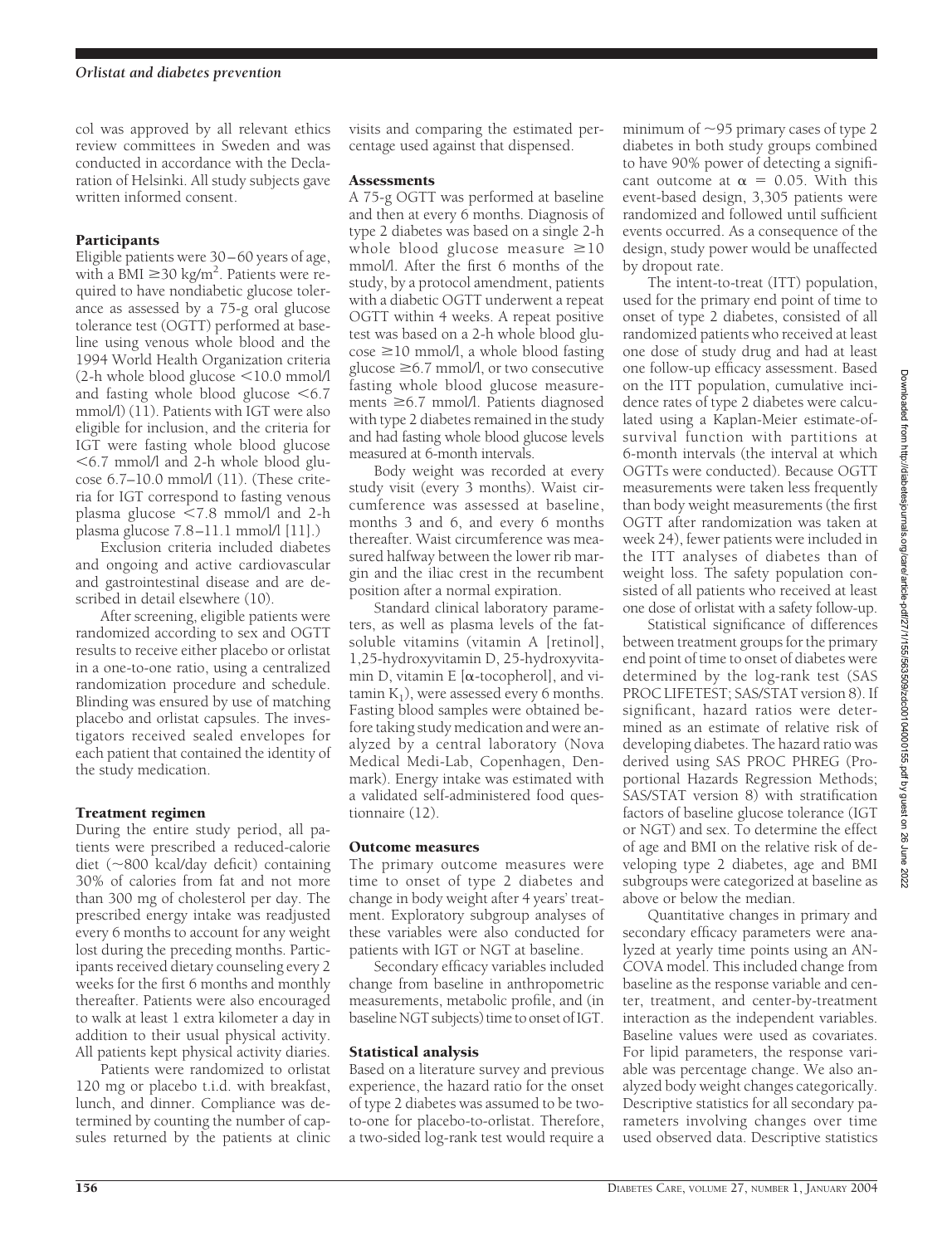**Table 1—***Demographic and clinical characteristics of the study participants at baseline ITT population*

|                                                               | $Placebo + lifestyle$ | Orlistat + lifestyle |
|---------------------------------------------------------------|-----------------------|----------------------|
| n                                                             | 1,637                 | 1,640                |
| Sex $(n \, \lceil \frac{9}{6} \rceil)$                        |                       |                      |
| Female                                                        | 905(55.3)             | 905(55.2)            |
| Male                                                          | 732 (44.7)            | 735 (44.8)           |
| Age (years)                                                   | $43.7 \pm 8.0$        | $43.0 \pm 8.0$       |
| Weight (kg)                                                   | $110.6 \pm 16.5$      | $110.4 \pm 16.3$     |
| BMI (kg/m <sup>2</sup> )                                      | $37.4 \pm 4.5$        | $37.3 \pm 4.2$       |
| Waist circumference (cm)                                      | $115.4 \pm 10.4$      | $115.0 \pm 10.4$     |
| IGT patients $(n \, [%])$                                     | 344(21)               | 350 (21.3)           |
| Whole blood glucose                                           |                       |                      |
| Fasting (mmol/l)                                              | $4.6 \pm 0.6$         | $4.6 \pm 0.6$        |
| 2 h (mmol/l)                                                  | $5.5 \pm 1.6$         | $5.5 \pm 1.6$        |
| AUC $(mmol \cdot min^{-1} \cdot l^{-1})$                      | $799 \pm 179$         | $804 \pm 175$        |
| Serum insulin                                                 |                       |                      |
| Fasting (pmol/l)                                              | $83.6 \pm 47.2$       | $86.1 \pm 50.1$      |
| 2 h (pmol/l)                                                  | $344.9 \pm 298.5$     | $370.9 \pm 336.7$    |
| AUC (nmol $\cdot$ min <sup>-1</sup> $\cdot$ 1 <sup>-1</sup> ) | $47.7 \pm 28.4$       | $49.7 \pm 31.3$      |
| Diastolic BP (mmHg)                                           | $82.3 \pm 10.0$       | $82.0 \pm 10.0$      |
| Systolic BP (mmHg)                                            | $130.4 \pm 15.4$      | $130.8 \pm 15.8$     |
| Total cholesterol (mmol/l)                                    | $5.8 \pm 1.0$         | $5.8 \pm 1.0$        |
| LDL cholesterol (mmol/l)                                      | $3.8 \pm 0.9$         | $3.7 \pm 0.9$        |
| HDL cholesterol (mmol/l)                                      | $1.2 \pm 0.3$         | $1.2 \pm 0.3$        |
| LDL-to-HDL ratio                                              | $3.3 \pm 1.0$         | $3.2 \pm 1.1$        |
| Triglycerides (mmol/l)                                        | $1.9 \pm 1.2$         | $1.9 \pm 1.0$        |
| Fibrinogen $(\mu \text{mol/l})$                               | $11.7 \pm 2.0$        | $11.7 \pm 2.2$       |
| Plasminogen activator inhibitor-1 (U/ml)                      | $22.9 \pm 10.0$       | $23.1 \pm 10.0$      |
| Energy intake (kcal/day)                                      | $2,927 \pm 1,148$     | $2,909 \pm 1,030$    |

Data are means  $\pm$  SD, unless otherwise noted. AUC, area under the curve, BP, blood pressure.

for change in body weight and categorical body weight changes used last observation carried forward (LOCF) data unless otherwise noted. Observed, LOCF, and baseline observation carried forward (BLCF) (13) methods were used for hypothesis testing of quantitative parameters.

**RESULTS** — From August to December 1997, 3,305 study participants were randomized to treatment with orlistat plus lifestyle changes ( $n = 1,650$ ) or placebo plus lifestyle changes ( $n = 1,655$ ), of which 3,304 were treated. The last 4-year examination was completed in February 2002. The ITT population comprised 1,640 (orlistat group) and 1,637 (placebo group) patients. The baseline demographic and clinical characteristics of the two treatment groups were similar (Table 1). The safety population comprised 1,649 and 1,655 patients, respectively. A greater number of orlistat-treated patients completed treatment compared with placebo-treated patients (850 of 1,650

[52%] vs. 564 of 1,655 [34%]; *P* 0.0001). For both the orlistat and placebo groups, the most common causes of premature discontinuation were refusal of treatment (14 and 20%, respectively) and insufficient therapeutic response (8 and 19%, respectively).

Baseline data were compared between completers and noncompleters. There was no substantial difference at baseline in age, weight, BMI, or the maleto-female ratio between completers and noncompleters in either treatment group (data not shown).

#### Adherence

For the ITT population, the actual calorie deficit over the 4 study years was similar to the prescribed 800 kcal/day deficit:  $-673 \pm 825$  kcal/day in orlistat-treated patients and  $-744 \pm 935$  kcal/day in placebo-treated patients. Orlistat- and placebo-treated patients walked similar additional distances over the 4 years (mean  $\pm$  SD: an extra 9.5  $\pm$  6.6 and  $9.9 \pm 8.3$  km/week, respectively).

Average compliance with study drug administration from first dose until treatment termination was 93.3% for orlistat patients and 92.8% for placebo patients. This difference was not statistically significant.

#### Primary efficacy parameters

**Incidence of type 2 diabetes.** During 4 years of treatment, orlistat plus lifestyle changes significantly decreased the progression to type 2 diabetes compared with placebo plus lifestyle changes (log-rank  $P = 0.0032$ ). Cumulative incidence rates after 4 years were 6.2 vs. 9.0% (Fig. 1).



Figure 1—*Cumulative incidence of diabetes by study group in all obese patients (IGT or NGT at baseline) and only in obese patients with IGT at baseline. The decrease in the risk of developing diabetes with orlistat plus lifestyle compared with placebo plus lifestyle is indicated.* P *values shown are for the log-rank test.*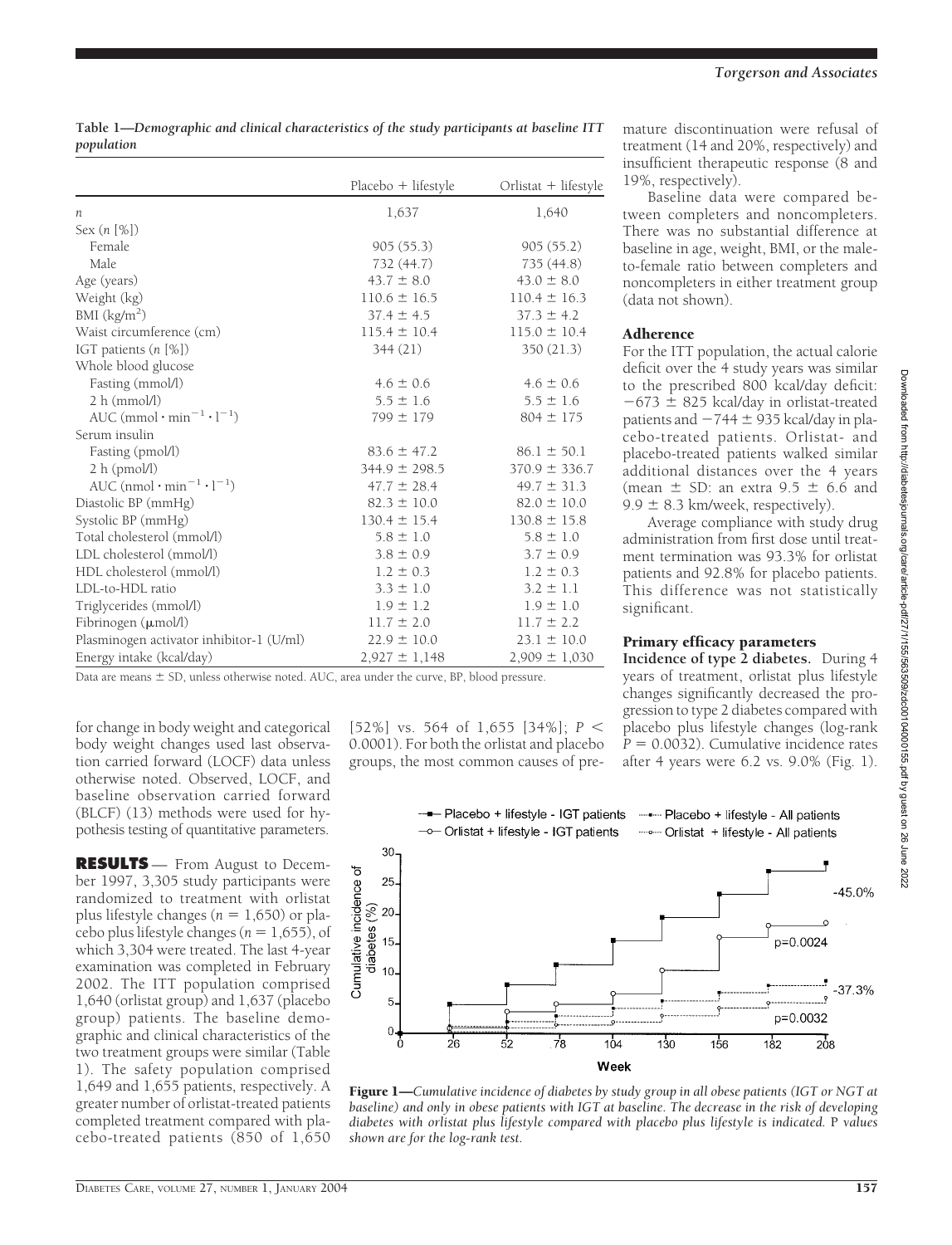

Figure 2—*Weight loss (means*  $\pm$  SEM) during 4 years of treatment with orlistat plus lifestyle *changes or placebo plus lifestyle changes in obese patients (LOCF data).*

The hazard ratio (0.627 [95% CI 0.455– 0.863]) corresponds to a 37.3% decrease in the risk of developing diabetes with orlistat compared with placebo.

**Weight change.** Mean weight loss was significantly greater with orlistat than placebo at  $1$  year  $(10.6 \text{ vs. } 6.2 \text{ kg}; P \leq 0.001)$ and remained significantly greater at the end of the 4-year study (5.8 vs. 3.0 kg;  $P < 0.001$ ) (Fig. 2). The least-square mean difference between orlistat and placebo groups after 4 years of treatment was  $-2.7$  kg ( $P < 0.001$ ) by LOCF analysis. A second analysis in which the baseline weights of subjects who dropped out of the study was carried forward (i.e., assuming these subjects lost no weight) also demonstrated greater weight loss in the orlistat group  $(3.6 \text{ vs. } 1.4 \text{ kg}; P \leq 0.001)$ . For those patients who completed 4 years of treatment (52% of the orlistat patients and 34% of the placebo patients initially randomized), weight loss was significantly greater with orlistat than placebo at year 1 (11.4 vs. 7.5 kg;  $P < 0.001$ ) and year 4 (6.9 vs. 4.1 kg;  $\bar{P}$  < 0.001).

Significantly more orlistat patients (72.8%) than placebo patients (45.1%) achieved weight loss  $\geq$  5% after 1 year of treatment ( $P < 0.001$ ). A similar significant difference was apparent for patients achieving a weight loss  $\geq$ 10% (41.0%) with orlistat vs. 20.8% with placebo;  $P \leq$ 0.001). For those patients who completed 4 full years of treatment, 52.8 and 37.3%, respectively, lost  $\geq 5\%$  of baseline body weight ( $P < 0.001$ ) and 26.2 and 15.6%, respectively, lost  $\geq$ 10% of baseline body weight  $(P < 0.001)$ .

**Exploratory analyses.** The cumulative incidence of type 2 diabetes diagnosed on the basis of a repeat positive test was significantly lower with orlistat plus lifestyle treatment ( $log$ -rank  $P = 0.028$ ). The cumulative incidence rate of type 2 diabetes after 4 years was 2.9% with orlistat versus 4.2% for placebo, corresponding to a 41% risk reduction (hazard ratio 0.593).

In patients with IGT at baseline, orlistat plus lifestyle changes significantly decreased the progression to type 2 diabetes when diagnosed on the basis of a  $single test (log-rank  $P = 0.0024$ ). Cumu$ lative incidence rates after 4 years were 18.8 vs. 28.8% (Fig. 1), corresponding to a 45% risk reduction (hazard ratio 0.551). In addition, orlistat plus lifestyle changes significantly decreased the progression to type 2 diabetes when diagnosed by repeat positive testing in this subgroup with IGT (log-rank *P* - 0.0171). Cumulative incidence rates after 4 years were 8.3% with orlistat versus 14.2% with placebo, corresponding to a 52% risk reduction (hazard ratio 0.482).

In patients with NGT at baseline, the progression rate to type 2 diabetes with placebo was very low (2.7% over 4 years) and insufficient to detect a statistically significant difference compared with orlistat (2.6% over 4 years).

Independent of orlistat or placebo treatment, the relative risk of developing type 2 diabetes was greater in patients with IGT than in those with NGT, in men than in women, in older than in younger individuals, and in individuals with a higher BMI (Table 2). Weight loss was significantly greater with orlistat than placebo in both patients with IGT at baseline (5.7 kg with orlistat vs. 3.0 kg with placebo;  $\bar{P}$  < 0.01) and patients with NGT  $(5.8 \text{ vs. } 3.0 \text{ kg}, \text{ respectively}; P < 0.001)$ .

#### Secondary efficacy parameters

Treatment with orlistat plus lifestyle changes resulted in early and significant improvements in cardiovascular risk factors that were sustained throughout the study, including blood pressure, waist circumference, and lipids (Table 3). Total and LDL cholesterol and the LDL-to-HDL cholesterol ratio decreased significantly more with orlistat than placebo, at both 1 and 4 years. Consistent with this, HDL cholesterol increased less with orlistat.

There was no difference in the progression rate from NGT to IGT over 4 years between orlistat- and placebotreated individuals  $(27.6 \text{ vs. } 30.5\%, P =$ 0.1521).

## Safety

Orlistat was well tolerated during the study. The overall incidence of adverse events was similar in the two treatment groups, with the exception of a higher incidence of gastrointestinal events. Most gastrointestinal events were mild to moderate in intensity and occurred during the early phase of treatment. During the first year of treatment, the proportion of patients experiencing at least one gastrointestinal event with orlistat or placebo was 91 vs. 65%, respectively. This compares with 36 vs. 23% for orlistat or placebo, respectively, during the 4th year.

Over the 4-year period, a similar pro-

**Table 2—***The effect of baseline strata on the relative risk of developing type 2 diabetes over 4 years in patients, irrespective of treatment*

| Variable                                          | Hazard ratio | 95% CI           | D        |
|---------------------------------------------------|--------------|------------------|----------|
| Treatment group: orlistat versus placebo          | 0.63         | $(0.46 - 0.87)$  | 0.0052   |
| Glucose tolerance: impaired versus normal         | 10.60        | $(7.30 - 15.40)$ | < 0.0001 |
| Sex: male versus female                           | 1.41         | $(1.02 - 1.96)$  | 0.0390   |
| Age (years): $>44$ <sup>*</sup> vs. $\leq 44$     | 1.44         | $(1.02 - 2.04)$  | 0.0383   |
| BMI (kg/m <sup>2</sup> ): $\geq$ 37 vs. $\lt$ 37* | 1.36         | $(0.97 - 1.91)$  | 0.0726   |
| *Median.                                          |              |                  |          |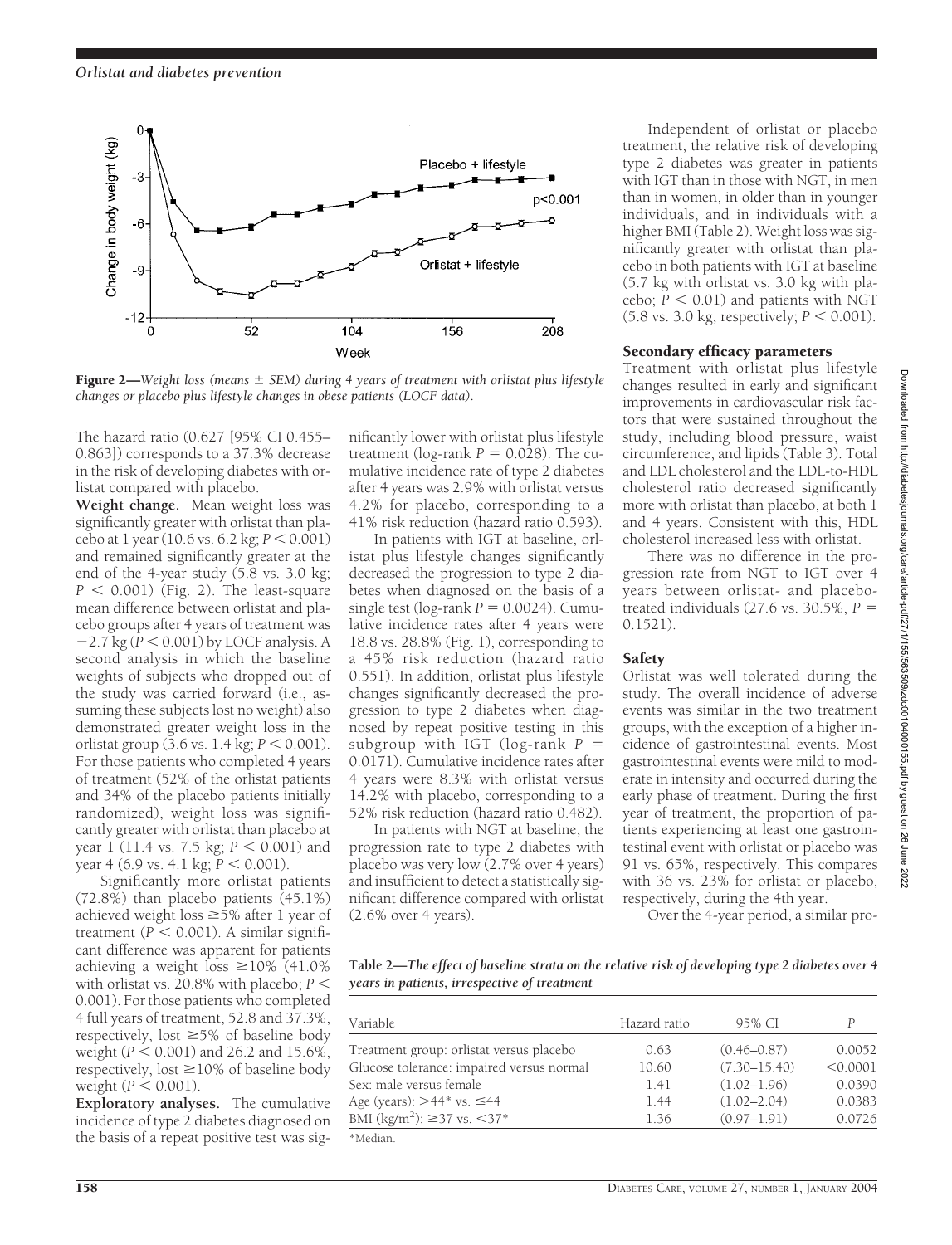**Table 3—***Mean change from baseline of cardiovascular risk factors at years 1 and 4 in all patients (observed data)*

|                                                       | Year 1                   |                         |                          | Year 4                 |                           |                          |
|-------------------------------------------------------|--------------------------|-------------------------|--------------------------|------------------------|---------------------------|--------------------------|
|                                                       | Placebo $+$<br>lifestyle | Orlistat +<br>lifestyle | P between<br>treatments* | Placebo +<br>lifestyle | Orlistat $+$<br>lifestyle | P between<br>treatments* |
| n                                                     | 1,295                    | 1,487                   |                          | 567                    | 851                       |                          |
| Diastolic BP (mmHg)                                   | $-2.6$                   | $-3.6$                  | < 0.01                   | $-1.9$                 | $-2.6$                    | < 0.01                   |
| Systolic BP (mmHg)                                    | $-5.2$                   | $-7.3$                  | < 0.01                   | $-3.4$                 | $-4.9$                    | < 0.01                   |
| Total cholesterol (%)                                 | $-1.3$                   | $-8.8$                  | < 0.01                   | $-2.3$                 | $-7.9$                    | < 0.01                   |
| LDL cholesterol (%)                                   | $-1.6$                   | $-11.4$                 | < 0.01                   | $-5.1$                 | $-12.8$                   | < 0.01                   |
| HDL cholesterol (%)                                   | 8.5                      | 3.4                     | < 0.01                   | 9.1                    | 6.5                       | $< 0.01$ †               |
| LDL-to-HDL ratio                                      | $-0.3$                   | $-0.5$                  | < 0.01                   | $-0.4$                 | $-0.6$                    | < 0.01                   |
| Triglycerides (%)                                     | $-6.3$                   | $-6.2$                  | $< 0.05$ †               | 2.9                    | 2.4                       | NS.                      |
| Waist circumference (cm)                              | $-7.0$                   | $-9.6$                  | < 0.01                   | $-4.4$                 | $-6.4$                    | < 0.01                   |
| Venous whole blood glucose (mmol/l)                   |                          |                         |                          |                        |                           |                          |
| Fasting                                               | 0.2                      | 0.1                     | $< 0.01$ §               | 0.2                    | 0.1                       | $< 0.01$                 |
| 2 <sub>h</sub>                                        | $-0.4$                   | $-0.6$                  | < 0.01                   | $-0.2$                 | $-0.4$                    | < 0.019                  |
| AUC $\text{(mmol}\cdot\text{min}^{-1}\cdot l^{-1})\#$ | $-27$                    | $-51$                   | < 0.01                   | 3                      | $-14$                     | < 0.01                   |
| Serum insulin (pmol/l)                                |                          |                         |                          |                        |                           |                          |
| Fasting                                               | $-17.0$                  | $-26.5$                 | < 0.01                   | $-20.6$                | $-32.0$                   | < 0.01                   |
| 2 <sub>h</sub>                                        | $-107.5$                 | $-157.4$                | < 0.01                   | $-76.7$                | $-115.4$                  | < 0.019                  |
| AUC $(nmol \cdot min^{-1} \cdot l^{-1})$ #            | $-11.0$                  | $-14.6$                 | < 0.01                   | $-8.4$                 | $-10.9$                   | < 0.01                   |
| Fibrinogen (µmol/l)                                   | 0.1                      | 0.2                     | NS.                      | $-0.5$                 | $-0.4$                    | < 0.05                   |
| Plasminogen activator inhibitor-1 (U/ml)              | $-3.0$                   | $-7.1$                  | < 0.01                   | 0.1                    | $-3.0$                    | < 0.01                   |

\**P* values apply to analyses by LOCF ITT, BLCF ITT, and observed data, except where indicated; †LOCF and BLCF - NS; ‡LOCF and observed - NS; §BLCF *P* 0.05; |BLCF = NS; Iobserved = NS; #calculated by trapezoid rule, including all areas above the line *y* = 0, from measurements immediately before and 30, 60, 90, and 120 min after dose. AUC, area under the curve; BP, blood pressure.

portion of placebo-treated patients had at least one serious adverse event as compared with orlistat-treated patients (13 vs. 15%). Similar proportions of serious gastrointestinal events occurred in the placebo ( $n = 32$ ; 2%) and orlistat ( $n = 32$ ; 2%) groups. No deaths were attributed to study medication. Overall, 4% of placebo patients and 8% of orlistat patients withdrew from the study because of adverse events or laboratory abnormalities; the difference was primarily due to gastrointestinal events.

There were statistically significant decreases in the orlistat group compared with the placebo group after 4 years of treatment for all assessed fat-soluble vitamins (vitamin  $A - 0.22$  vs.  $-0.19$   $\mu$ mol/l,  $P < 0.05$ ; 25-hydroxyvitamin D  $-17.2$ vs. -13.0 nmol/ml,  $P < 0.001$ ; vitamin E  $-2.8$  vs. 0.4  $\mu$ mol/l,  $P < 0.001$ ; and vitamin K<sub>1</sub>  $-0.08$  vs. 0.07  $\mu$ g/l, *P* < 0.001), with the exception of 1,25-hydroxyvitamin  $D(-15.8 \text{ vs. } -14.0 \text{ pmol/ml})$ . However, the mean level of each assessed vitamin remained well within its reference range at all times during the 4-year study for both the orlistat and placebo groups. Decreases were seen early and then were maintained over the treatment period. In patients with normal baseline vitamin levels, the proportions with two subsequent, consecutive abnormally low values was similar in the orlistat and placebo groups for vitamin A (5.5 vs. 4.4%, respectively) and notably different only for vitamin E (3.2 vs. 0.5%, respectively). Proportions for all other vitamin levels were <1% and similar between treatment groups.

**CONCLUSIONS** — XENDOS was a 4-year, prospective, randomized, doubleblind, placebo-controlled study conducted in a representative cohort of obese patients with NGT or IGT. The study demonstrated that orlistat plus lifestyle changes significantly reduced the incidence of type 2 diabetes over 4 years and improved weight loss when compared with placebo plus lifestyle changes. The overall effect of orlistat in preventing diabetes in our study population was primarily due to the beneficial effect in IGT patients. Because the cumulative incidence of diabetes in patients with baseline NGT was low, no between-treatment difference was discernable in this subgroup. Furthermore, cardiovascular risk factors were improved with orlistat treatment,

with sustained and significantly better improvements than with placebo for most measures. The XENDOS study has also demonstrated the long-term safety of orlistat. The adverse events profile for orlistat in this 4-year study was consistent with that observed in previous 2-year studies (14–16).

The XENDOS study represents a further step forward in the evolution of diabetes preventive studies. In contrast to other prevention studies, both groups in XENDOS were prescribed intensive lifestyle changes in addition to receiving either a placebo or an active treatment, in this case the weight-reducing agent orlistat. Early studies that were not fully controlled indicated that lifestyle change might reduce the incidence of diabetes in obese individuals with IGT (17,18). The beneficial effects of intensive lifestyle changes (compared with standard care) in preventing diabetes in individuals with IGT were later demonstrated in the DPS (7) and DPP (8). In parallel, the DPP (8), the Study to Prevent (STOP)-NIDDM (19), and the Troglitazone in the Prevention of Diabetes (TRIPOD) (20) trials demonstrated that antidiabetic drugs were similarly more effective than stan-

2022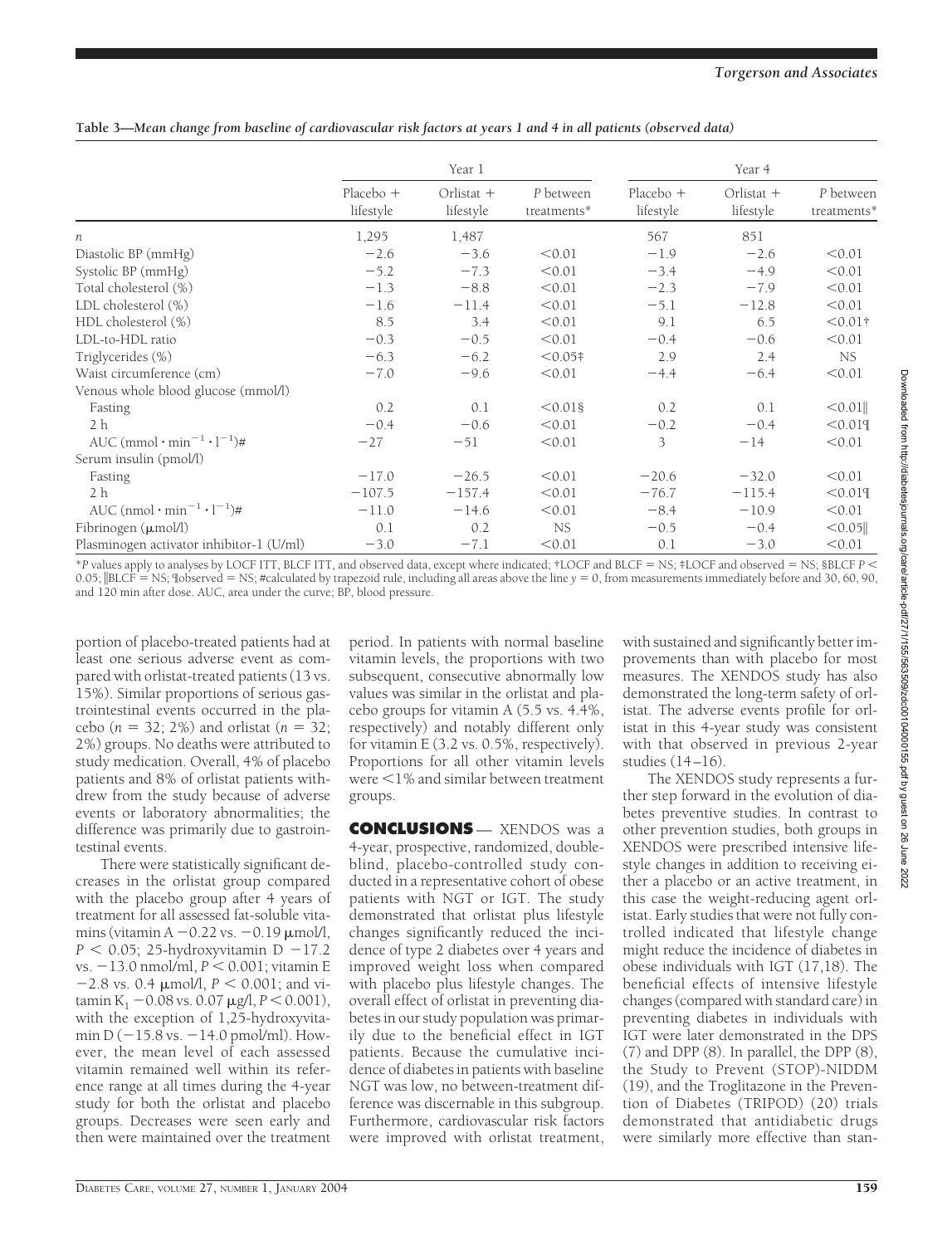dard care alone. However, in the study with an intensive lifestyle group (8), drug treatment was less effective. In the current study, the placebo group was treated with lifestyle changes and lost a meaningful amount of weight over the 4 years; adding orlistat to lifestyle changes produced more weight loss and led to a significantly lower risk of developing type 2 diabetes.

Our results indicated that patients treated with placebo plus lifestyle changes achieved a weight loss of 3.0 kg over 4 years, which is comparable with that in the intensive lifestyle intervention arms of the DPS (3.5 kg) (7) and DPP (3.5 kg) (8). The addition of orlistat to lifestyle changes resulted in a significantly greater weight loss, which was similar among patients with IGT and patients with NGT at baseline. Therefore, XENDOS has demonstrated for the first time that a weight loss agent in combination with lifestyle changes over 4 years is of greater benefit than lifestyle changes alone for producing long-term weight loss and improvements in cardiovascular risk factors. The difference in weight loss between orlistat- and placebo-treated patients was similar whether assessed by LOCF or BLCF analysis.

The cumulative incidence of repeat positive diabetes in the XENDOS placebo plus lifestyle group for our baseline IGT subjects (14.2%) was of a similar magnitude to that of the intensive intervention groups in the comparable DPS and DPP studies (11–14.4%) (7,8). The addition of orlistat to lifestyle changes in XENDOS reduced the incidence of type 2 diabetes in subjects with IGT by 52% when compared with the placebo and lifestyle group. Although comparisons between studies should be done with caution, the risk reduction for orlistat plus lifestyle changes compared with standard care may be substantial.

In the IGT population, using the cumulative incidence rates provided, our results suggest that treating 10 patients with orlistat plus lifestyle (rather than lifestyle alone) for 4 years would prevent the development of one case of diabetes.

It should be noted that our study was powered to detect differences in progression to type 2 diabetes in the overall cohort, which was a clinically representative population of obese subjects having either NGT or IGT. Because of the high proportion of emergent cases in subjects with IGT at baseline, significant exploratory re-

sults were obtained from this subgroup. However, the study was not powered to detect treatment differences in the subgroup with NGT at baseline, for which the progression rate to type 2 diabetes turned out to be very low.

One consideration in long-term weight loss studies is the proportion of patients who discontinue prematurely. In our study, retention rates of 52% with orlistat and 34% with placebo after 4 years were not unexpected in view of previous obesity studies with up to 2 years' duration  $(14,15,21,22)$ . Overall, there were fewer withdrawals with orlistat, possibly due to the greater weight loss in this group. Withdrawals due to insufficient response were more than twice as frequent in the placebo group compared with that of the orlistat group. Because of the event-based study design, the discontinuation rate did not affect the power of the study.

One limitation of XENDOS was that repeat testing of patients with a positive OGTT result was not instituted until the majority of patients had completed the 6-month examination. Therefore some repeat positive tests were not captured. However, 87% of all cases of type 2 diabetes were diagnosed after the 6-month time point, at which the second OGTT was introduced. Analyses using only those patients with data available from a repeat positive test show similar results compared with the results from only one positive test.

In summary, the addition of orlistat to lifestyle changes significantly reduces the incidence of type 2 diabetes in obese subjects. With our study design, reduction was only apparent in the IGT subgroup. Adding orlistat also significantly increases weight loss in obese patients with either IGT or NGT and improves other cardiovascular risk factors. Orlistat treatment is safe and well tolerated over 4 years of treatment.

**Acknowledgments**— This study was supported by F. Hoffmann-La Roche.

We would like to thank the following investigators for their contributions to this study: Krister Arlinger, Marcus Käppi, Ulf Adamsson, Bo Berger, Jens Börretzen, Kerstin Broström, Jan Carlström, Viveca Engblom, Jan Eriksson, Per Gyllén, Stefan Håkansson, Peter Hallgren, Thomas Kjellström, Ibe Lager, Mona Landin-Olsson, Owe Larsson, Ulrik Mathiesen, Bengt Möller, Peter Nicol, Per-Olof Olsson, Mats

Palmér, Bengt Petterson, Stephan Rössner, Gunnar Strömblad, Karl-Axel Svensson, Rachel Tengel, Bengt Vessby, Olov Wålinder, and Rosalind Wilson.

This work was presented at the 9th International Congress of Obesity in São Paolo, Brazil, 24–29 August 2002.

### **References**

- 1. World Health Organization: Controlling the global obesity epidemic [article online], 2002. Available from http://www. who.int/nut/obs.htm. Accessed 26 March 2003
- 2. Colditz GA, Willett WC, Rotnitzky A, Manson JE: Weight gain as a risk factor for clinical diabetes mellitus in women. *Ann Intern Med* 122:481–486, 1995
- 3. Must A, Spadano J, Coakley EH, Field AE, Colditz G, Dietz WH: The disease burden associated with overweight and obesity. *JAMA* 282:1523–1529, 1999
- 4. Hu FB, Manson JE, Stampfer MJ, Colditz G, Liu S, Solomon CG, Willett WC: Diet, lifestyle, and the risk of type 2 diabetes mellitus in women. *N Engl J Med* 345: 790–797, 2001
- 5. Kumanyika S, Jeffery RW, Morabia A, Ritenbaugh C, Antipatis VJ: Obesity prevention: the case for action. *Int J Obes Relat Metab Disord* 26:425–436, 2002
- 6. Sjöström CD, Peltonen M, Wedel H, Sjöström L: Differentiated long-term effects of intentional weight loss on diabetes and hypertension. *Hypertension* 36:20–25, 2000
- 7. Tuomilehto J, Lindström J, Eriksson JG, Valle TT, Hamalainen H, Ilanne-Parikka P, Keinanen-Klukaanniemi S, Laakso M, Louheranta A, Rastas M, Salminen V, Uusitupa M: Prevention of type 2 diabetes mellitus by changes in lifestyle among subjects with impaired glucose tolerance. *N Engl J Med* 344:1343–1350, 2001
- 8. Knowler WC, Barrett-Connor E, Fowler SE, Hamman RF, Lachin JM, Walker EA, Nathan DM, Diabetes Prevention Program Research Group: Reduction in the incidence of type 2 diabetes with lifestyle intervention or metformin. *N Engl J Med* 346:393–403, 2002
- 9. Heymsfield SB, Segal KR, Hauptman J, Lucas CP, Boldrin MN, Rissanen A, Wilding JP, Sjöström L: Effects of weight loss with orlistat on glucose tolerance and progression to type 2 diabetes in obese adults. *Arch Intern Med* 160:1321–1326, 2000
- 10. Torgerson JS, Arlinger K, Käppi M, Sjöström L: Principles for enhanced recruitment of subjects in a large clinical trial: the XENDOS (XENical in the prevention of Diabetes in Obese Subjects) study experience. *Control Clin Trials* 22:515–525, 2001
- 11. World Health Organization: *Prevention of*